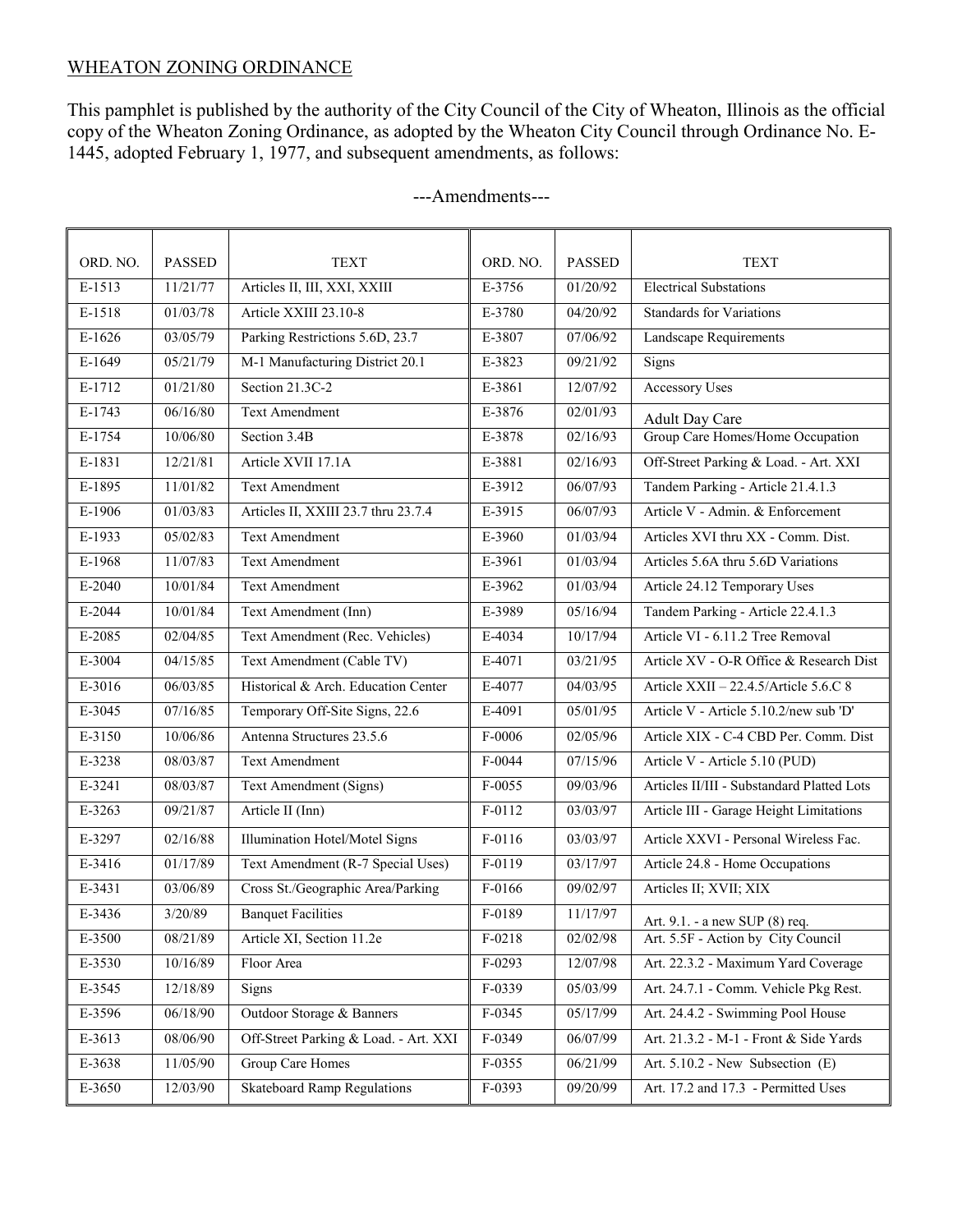## WHEATON ZONING ORDINANCE

This pamphlet is published by the authority of the City Council of the City of Wheaton, Illinois as the official copy of the Wheaton Zoning Ordinance, as adopted by the Wheaton City Council through Ordinance No. E-1445, adopted February 1, 1977, and subsequent amendments, as follows:

| ORD. NO. | <b>PASSED</b> | <b>TEXT</b>                                                                 | ORD. NO. | <b>PASSED</b> | <b>TEXT</b>                                                                                                                                 |
|----------|---------------|-----------------------------------------------------------------------------|----------|---------------|---------------------------------------------------------------------------------------------------------------------------------------------|
| $F-0475$ | 06/05/00      | Art. 24.4; 24.5.2 and 24.5.4                                                | $F-1333$ | 2/19/08       | Art II "Definitions" and Art<br>XVIII "C3 General Business<br>District" - Automobile Sales.                                                 |
| $F-0485$ | 07/05/00      | Art. 23.3.10 - Campaign Signs                                               | $F-1335$ | 3/17/08       | Art. 29, Section 29.2, Prohibition<br>Against Anti-Competitive Use<br>Restrictions                                                          |
| $F-0492$ | 07/17/00      | Art. 24.5.2 - Tennis/Sport Courts                                           | F-1388   | 11/3/08       | Art. 23.4 (Prohibited Signs), "10.<br>Vehicle and Trailer Signs"                                                                            |
| $F-0503$ | 08/22/00      | Art. 7.2(5), 8.2(5), 9.2(5), 10.2(5),<br>$11.2(5)$ , $12.2(5)$ & $13.2(5)$  | F-1392   | 11/17/08      | Bulk Regulations - Add minimum lot<br>depth of 132 ft./ R-1 thru R7 and I-1.                                                                |
| $F-0565$ | 03/05/01      | Art. XI, XII, XIII - Group Care Homes                                       | $F-1433$ | 6/15/09       | Masonry Materials for Const. Ext.<br>Walls Sec. 16.5F, 17.5H, 18.4D, &<br>20.4B                                                             |
|          | 05/07/01      | Art. II - Group Care Home - Para. 1                                         | $F-1445$ | 9/8/09        | Text Amendment/Article 23 -<br>Placard Signs.                                                                                               |
| F-0604   | 06/18/01      | Art. 23.7.4.2 - Awnings/Canopy Signs                                        | $F-1450$ | 10/19/09      | An Ordinance Allowing Nursery<br>Schools By Special Use Permit in the<br>R-3, R-4 and R-5 Residential<br>Districts, Min. Lot Size to 1 acre |
|          | 11/19/01      | Art. V - Administration & Enforcement                                       | $F-1454$ | 11/16/09      | Amendments to Article 24.3.3,<br>Height of Shed                                                                                             |
| F-0706   | 05/06/02      | Art. 5.6 - Administrative Variations                                        | $F-1474$ | 03/01/10      | Art. II, XI, XII, XIII, XV, XXII -<br>Senior Housing Developments                                                                           |
| F-0744   | 08/05/02      | Art. 24.7.2 - R.V. Parking                                                  | F-1478   | 03/15/10      | Art. V, XVII, XXII                                                                                                                          |
| F-0762   | 10/07/02      | Art. III, V, XI, XII, XIII, XIV, XV,<br>XVII, XIX - Downtown Design Overlay | F-1499   | 06/21/10      | Art. XXVIII                                                                                                                                 |
| F-0790   | 02/18/03      | Art. 5.7 Variations                                                         | $F-1520$ | 10/18/10      | Art. II, XVIII, XX - DVD Vending<br>Machines                                                                                                |
| F-0930   | 07/19/04      | Art. 5.7.A.2 & 5.7B Variations                                              | $F-1522$ | 11/15/10      | Art. II, XXIV - Donation Drop Boxes                                                                                                         |
| F-0944   | 09/20/04      | Art. 5.6D, 5.6E, 5.7B(1)                                                    | $F-1533$ | 01/03/11      | Art. XVII - Hair Stylists                                                                                                                   |
| F-0945   | 09/20/04      | Art. 5.10B Special Use Permits                                              | F-1534   | 01/03/11      | Art. XXIII - Real Estate Signs                                                                                                              |
| F-0996   | 02/07/05      | Art. XXVIII - Northside Overlay Dist.                                       | F-1537   | 01/18/11      | Art. XXIII - Vehicle Signage                                                                                                                |
| F-0996   | 02/07/05      | Art. 5.7 B(3) Variation limitations                                         | $F-1555$ | 04/18/11      | Art. XXIII - Campaign Signs                                                                                                                 |
| $F-1018$ | 04/04/05      | Art. II - Outdoor Storage Unit<br>Art. XXIV - 3. Temporary Uses             | $F-1603$ | 11/21/11      | Art. XVII - Hair Stylists                                                                                                                   |
| $F-1034$ | 04/18/05      | Art. $XV - 15.2$ (O-R)<br>Art. XXIII Signs - 23.7.1f(4) 23.7.1f(8)          | $F-1700$ | 03/04/13      | Art. II, IX, X - Group Care Homes                                                                                                           |
| $F-1098$ | 11/07/05      | Art. $XIX - 19.2 - 19.3$ Group Care Homes                                   | F-1718   | 06/17/13      | Art. XXI - Kennels                                                                                                                          |
| $F-1143$ | 03/06/06      | Art. II, XV, XVII, XIX - Banks/Fin. Inst.                                   | $F-1724$ | 08/05/13      | Art. XXX - Service Facilities                                                                                                               |
| F-1211   | 10/16/06      | Art. 7.2(5), 8.2(5), 9.2(5), 10.2(5),<br>$11.2(5)$ , $12.2(5)$ & $13.2(5)$  | $F-1730$ | 09/16/13      | Art. XXV - Noise                                                                                                                            |
| $F-1263$ | 03/19/07      | Art. 5.14 Fines, 22.4.10 & 22.5 Stacking                                    | $F-1740$ | 12/02/13      | Art. XXI - Medical Marijuana                                                                                                                |
| $F-1298$ | 09/4/07       | Art. 3.4C, Screening of Building Utility<br>and Service Installations       | F-1816   | 10/06/14      | Art. XXIII - Electronic Message<br>Board Signs                                                                                              |
| F-1308   | 11/6/07       | Art. 29, Prohibition Against Anti-<br>Competitive Use Restrictions          | $F-1852$ | 03/02/15      | Art. III - Side Yard Setbacks                                                                                                               |
| $F-1324$ | 12/3/07       | Art. XXX Above Ground Service<br>Facilities                                 | $F-1863$ | 05/04/15      | Art. XXIII - Perimeter Window<br>Lighting                                                                                                   |

#### ---Amendments---